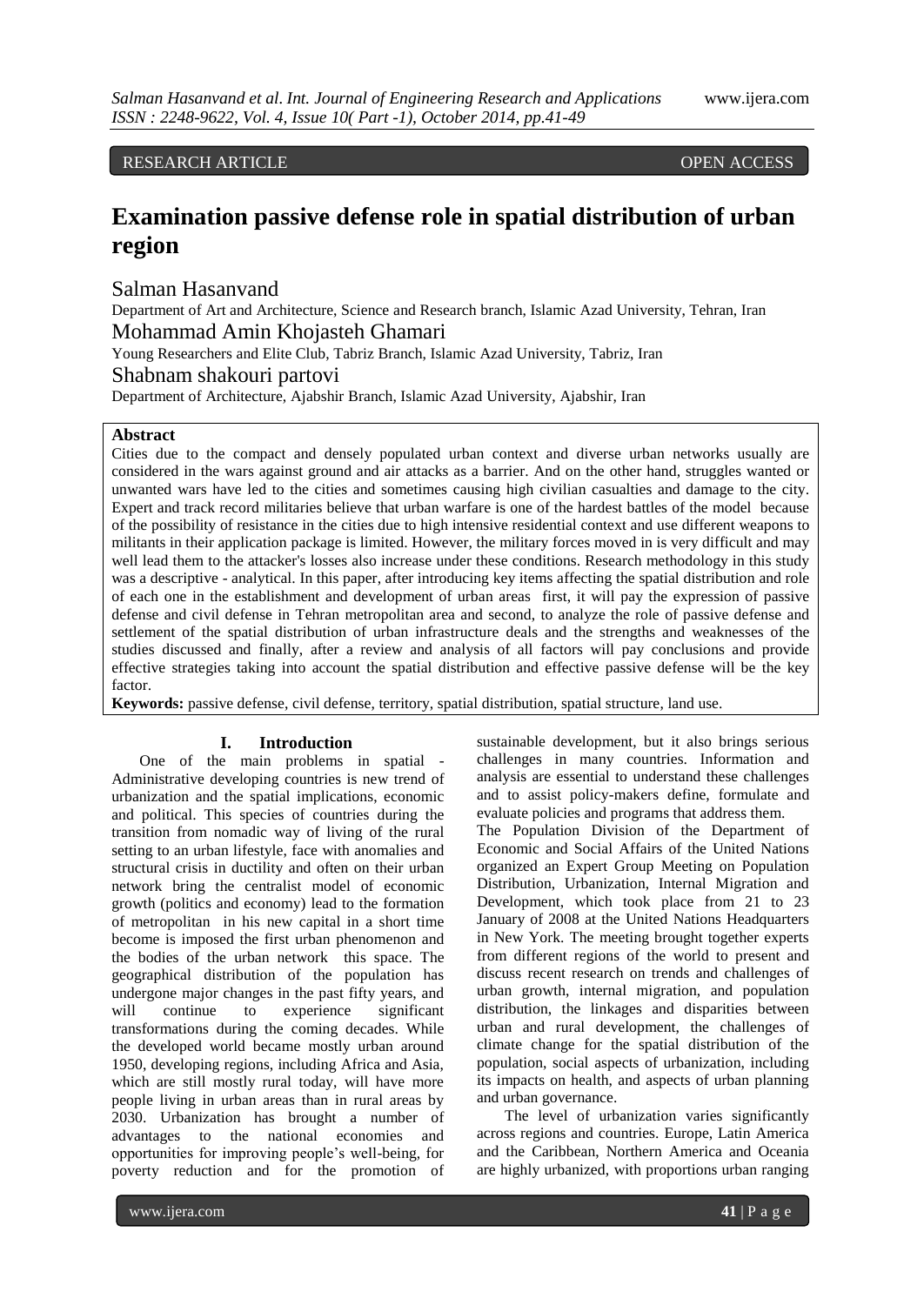from 70 to 82 per cent in 2010. Africa and Asia remain mostly rural, with only 40 and 42 per cent of their population living in urban settlements, respectively. By mid-century, however, all regions will be mostly urban, indeed more than 60 percent urban, according to current projections.

The speed of urbanization is slower now than it was in past decades in all regions, largely because many countries have already reached high levels of urbanization. The rate of urban population growth is also declining and is expected to continue declining until 2050, although it is still very high in Africa, where the urban population was growing at an annual rate of 3.4 per cent in 2005-2010, and in Asia, where urban population growth averaged 2.8 per cent in the same period. Nevertheless, the absolute size of these increments is unprecedented: Africa gained an average 13 million additional urban dwellers per year in 2005-2010, and is expected to gain some 25 million per year in 2045-2050. Asia's urban population increased by 38 million per year in 2005- 2010, and is still projected to grow by an annual 35 million in 2045-2050. During the same period, Africa and Asia will be losing 2.5 million and 27.3 million rural inhabitants per year, respectively. Migration from rural to urban areas has historically played a key role in the rapid growth of cities and, together with the reclassification of rural localities into urban centers; it continues to be an important component of city growth. However, natural increase, that is to say, the difference between births and deaths on site, can contribute significantly to urban growth, particularly in countries where fertility levels remain high. Today, natural increase makes a larger contribution to urban population growth than internal migration and reclassification in the majority of developing countries (United Nations, 2009).

Tehran during the past two centuries, first slowly and then leap away from other cities in Iran, And not only became the largest, most populous and most influential cities and were converted other urban areas of the country to their marginal spending, but established during the last fifty years connected in an urban area in the core of the Tehran province. Now, along with other issues and problems of the urban system, integrated management and urban separately in the collection is the important challenges of administration and bureaucracy poses.

Either offensive or unwanted, is infused with life and human society, and it seems that in many cases there is no escape from it. During its 5,000-year history of human civilization on planet Earth has been invaded by about 14,000 have died as a result of more than four billion people, which In this period was only 268 years of invasion and conflict Oddly, most of these attacks also occurred in the third world countries. Only in the twentieth century, more than 220 attacks occurred that has taken millions of

casualties. Passive defense as one of the most effective and sustainable ways to defend against threats, has been crucial for most countries and even countries like America and the former Soviet Union, despite having a very high military special attention to this issue have been and neutral country like Switzerland, despite two world wars and the threat of being exposed, this is a great deal of attention. Despite the geopolitical situation in our country, possessing huge oil and gas wealth, antagonism system and entering the field of new technologies and the threat of global arrogance, did not pay much attention to the issue of passive defense and even inflammation of the war years is also necessary to reduce vulnerability consciousness and attention to sustainability issues in terms of security and defense, did not play a good role. Passive defense to increase deterrence can start a large role in reducing the likelihood of military conflict and, if properly implemented, could reduce the damaging effects of the coming invasion. Passive defense strategy itself has some key features that can be considered as a guarantee of safety.

# **II. Problems defined**

The rapid growth of megacities causes severe social, economical ecological and problems. How can this growth be nurtured in a sustainable way? The challenge for land professionals is to provide the megacity 'managers', both political and professional, with appropriate 'actionable intelligence' that is upto-date, citywide and in a timely manner to support more proactive decision making that encourages more effective sustainable development. Spatial information has become indispensable for numerous aspects of urban development, planning and management. The increasing importance of spatial information has been due to recent strides in spatial information capture (especially satellite remote sensing and positioning), management (utilizing geographic information systems and database tools) and access (witness the growth in web mapping services), as well as the development of analytical techniques such as high resolution mapping of urban environments. These more efficient techniques can lead to a wider diversity of information that is more up-to-date. Already be found in areas such as land administration, natural resource management, marine administration, transportation, defense, communications, utility services and statistical collections. The challenge is for users both within and outside these areas of activity to break down the information silos and to discover, to access and to use the shared information to improve decisionmaking, business outcomes and customer services. scientific principles that are discussed in the present

project, including: Identification and classification of infrastructure, facilities and centers in Tehran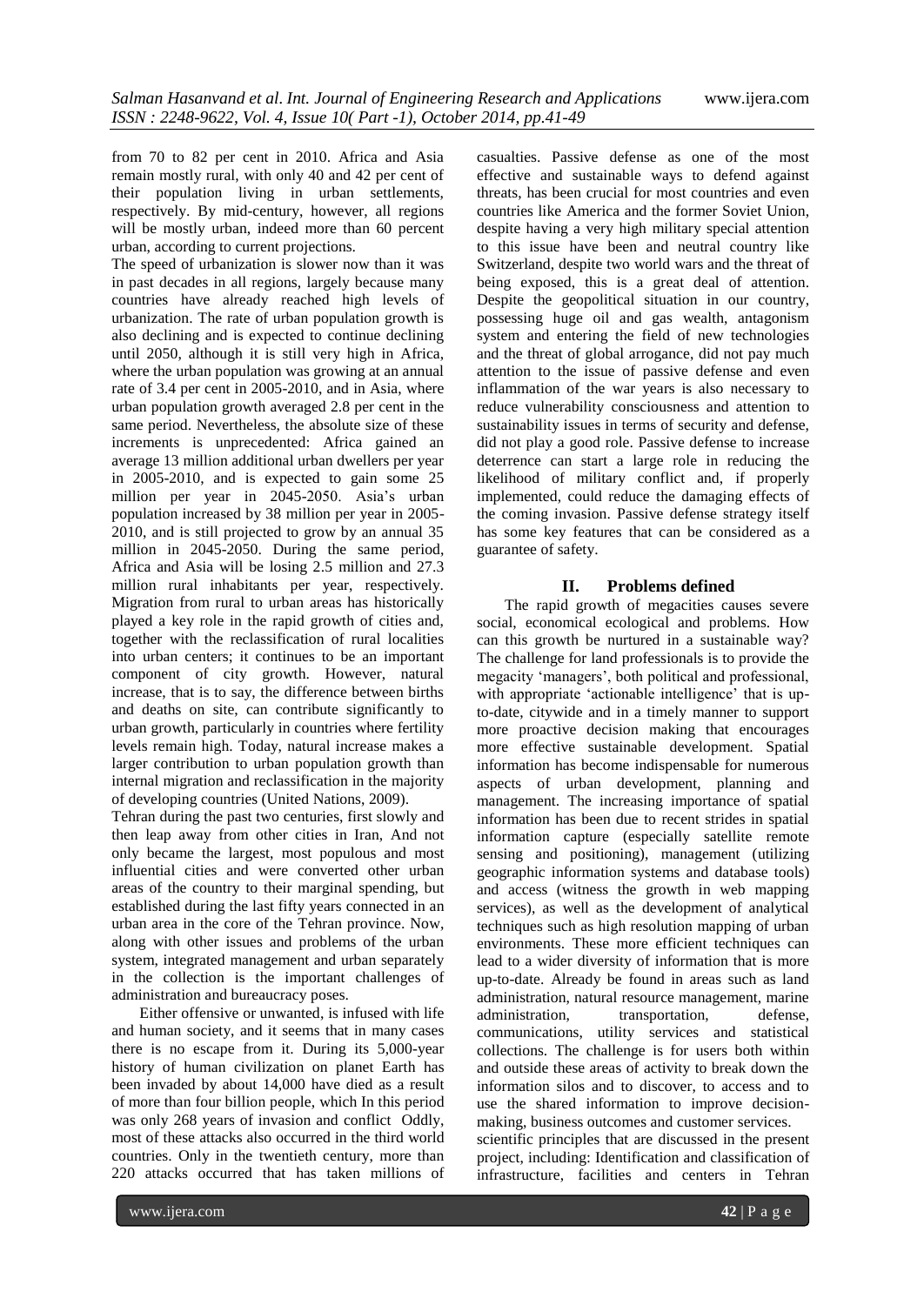metropolitan, providing threat assessment of Tehran(external threats, security threats, etc) in coordination with other organizations responsible for preparing the injury list of Tehran's ability to threaten and packing them floors, priority scheduling critical centers of Tehran, plan, planning, implementation and monitoring of the implementation of passive defense projects in Tehran, Tehran passive defense to establish the safety and security plans, policies and strategies of passive defense in Tehran, providing performance report of passive defense plans to passive defense of the country, good organization and management systems to help the rescue operation and the crisis caused by the invasion, providing vital communications link for Tehran priority between Tehran and the management of critical facilities sensitive and most importantly, know mental and spiritual relief and provide comfort for people coping with psychological operations of the enemy is immunization infrastructure.

### **III. Research needs**

Cities due to the compact and densely populated urban context and diverse urban networks usually are considered in the wars against ground and air attacks as a barrier. And on the other hand, struggles wanted or unwanted wars have led to the cities and sometimes causing high civilian casualties and damage to the city. Currently, they are rare the number of countries that are fighting and attacking civilian areas chance of enemy aircraft and missiles they are not offensive. In such circumstances, civilians involving about war directly and scope of the crisis, this time directly conduct into the environment civilians. With this interpretation, because effective programs of urban planners due to that play effective role in the conduct of biomedical and play centers and also due to the appearance of their careers that same have been provided public interest, its cannot separate such a wave and take the edge off shore choose( Sarafi, 1998 :41 ) and it is essential to be aware of other methods, including passive defense (which can occur during accidents and incidents reduce community vulnerability to planning to move toward more desirable.

Administrations in large cities are often confronted with a multitude of key problems, like high urban densities, transport, traffic congestion, energy inadequacy, unplanned development and lack of basic services, illegal construction both within the city and in the periphery, informal real estate markets, creation of slums, poor natural hazards management in overpopulated areas, crime, water, soil and air pollution leading to environmental degradation, climate change and poor governance arrangements.

The inevitability of further population growth is a common issue. Some cities reported that their administrations have little control over population growth; it was a regional or national issue and must be addressed at that level. However, monitoring population change effectively and being able to respond through planning and infrastructure development will be major challenges.

Subject passive defense of human life history is as old as the world. Early humans and other animals to avoid the invasion of their enemies and also to ease the concerns of the caves, took refuge in the trees and other natural safe place. With the formation of early civilization in the world that the invasion was associated with the occurrence of attack, Humans basics of passive defense to armor and shields to protect the individual or firm and tall towers and fortresses to secure the group was widely popular. There is a moat around the city and create a gateway - fortified to prevent surprise attacks on the enemy was common in all parts of the world. There is a moat around the city and create a fortified gate to prevent surprise attacks on the enemy was common in all parts of the world. Passive defense measures against the threat of invasion of the old building in the form of forts, castles, fortresses and fortified defensive trenches, build shelters - concrete and kid. But after the invention of gunpowder and its use in the manufacture of weapons and weapons like throwing curve subject gradually, while relying on passive defense of its principles, has changed. During and after World War I, an invasion of the damage caused by the invasion and destruction of cities, factories, particular importance was the issue of passive defense. During World War II, the use of aircraft and bombed cities and industrial centers of capital investment and then use the missiles began in Nazism Germany. Damage caused by the invasion and especially hurt civilian sector that people came to the First World War, rising and this led to various countries to give greater importance to passive defense. In countries like America, the former Soviet Union, Germany, France, UK, Canada, etc. and even a country like Switzerland, neutral during both world wars to keep the hand grab increasingly turned to passive defense. Iran considering that the Middle East has had a significant role in terms of defense and security, in this context, projects and articles in the field of passive defense is doing. Passive defense of war or peace, but a readiness to deal with incidents and then the necessity of knowledge about the various natural and unnatural disasters it is a necessity. Probably due to unfamiliarity with the subject of passive defense is the lack of a systematic approach that today the term has become a military term, and if an issue is important in the social life of the city.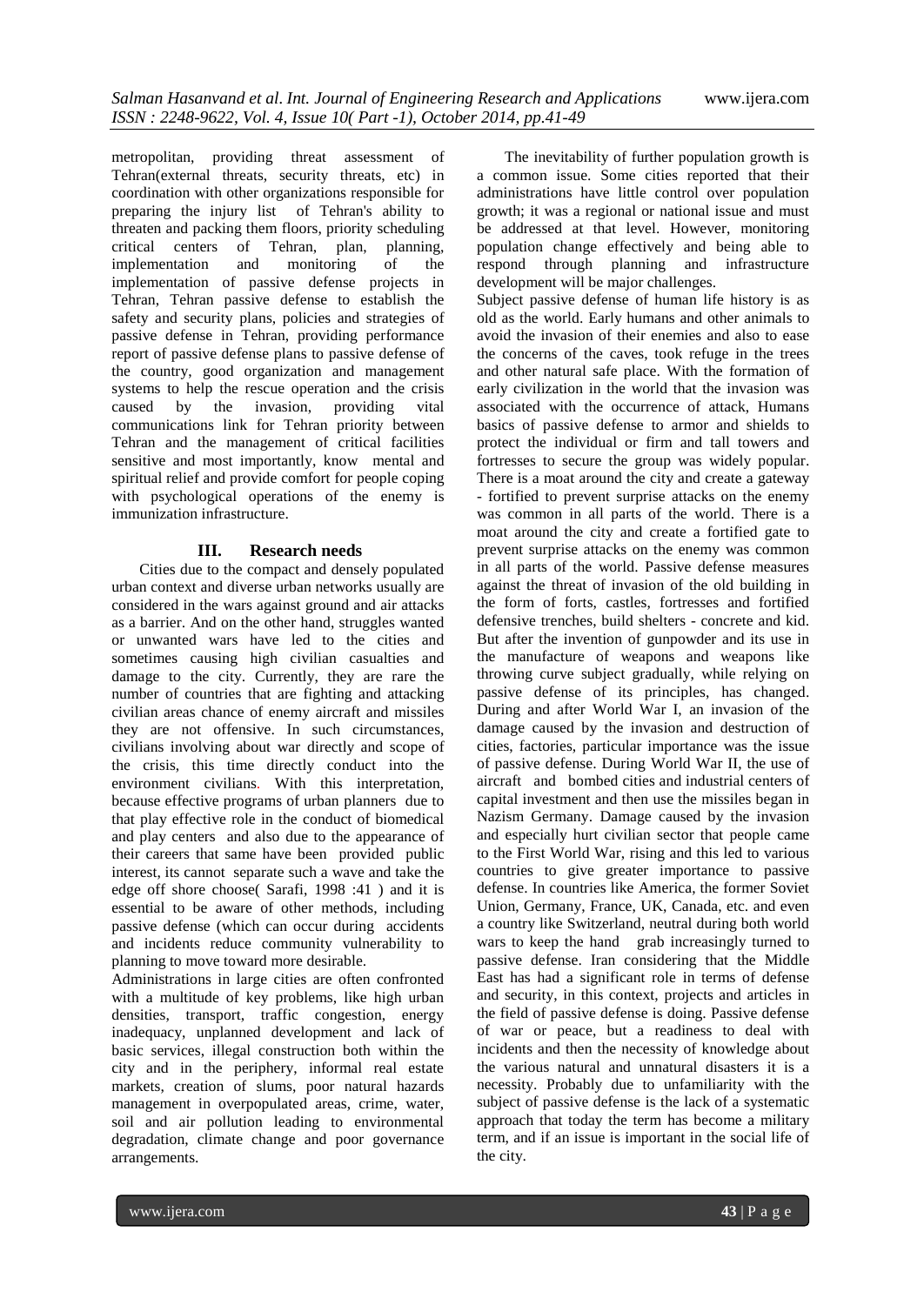Thus, to provide program design issues surveyed it becomes necessary to reduce the effects of, urban students are placed in the area. The cases cited in this study, to would be provided process in order to develop programs to reduce urban vulnerability in air strikes.

# **IV. Definitions: Spatial distribution:**

Human built environment makes by activity in the natural environment. The space is collection of human activities, the natural environment and the built environment. In other words space is not limited to physical dimension and what it has weather physical or non-physical include static and dynamic space and has a time dimension.

Originally open space has adapted and change and variability on the dynamics of the space cause its expandability. In accept of change the ability of different places according to the volume, variety and velocity variations are different, so it is clear that from clearly that space has limitations of growth and finally saturated the physical capacity and content development.

The most important issues in spatial planning are spatial organization. Thus spatial organization is the concept of order and purpose defined as a set of units. Spatial organization is sequence and distribution of the units of a public space in order to set functions. According to R.P. Misra that is known spatial planners of India: while we fly several thousand meters of altitude over the area , we see broad points of areas (biological centers) and their interface lines (roads) that show rational organization of space the area. Consequently, Misra said, we also observed spots (such as agricultural areas), (forest and pasture) should be added.

### **V. Spatial structure:**

Adaptation to Space discipline on physical environment is called spatial structure. Spatial structure is the manifestation of a collection of entities inside and outside the space and place of its components in the context of the physical environment; Spatial structure is the manifestation of a collection of entities inside and outside the space and place of its components in the context of the physical environment, A place to implement spatial organization may be in different forms and at different spatial structures to find the truth.

Geographic space should be considered as a system in which the elements of the domain of the natural environment (such as uneven shapes, climate, vegetation) with elements within the human environment (such as population density and the degree of their ways of life of the population are optional, social structures and nature of activities the population) are associated with the surface of the

planet. Indicator that has been discussed the spatial distribution of both defense and military influence and in this project, include: distribution pattern of population, population density of the city, public health, locations and structures, configuration and arrangement of city, expansion of the city.

Another factor influencing the spatial distribution, infrastructure and structures of determining which issues are handled passive defense includes the following items:

- The number, type and capacity of the refining facilities and water storage tanks and distribution systems,
- The number of hospitals and their capacity.
- Electricity, gas and central heating along the lines of their distribution.
- Open barns, covered, fuel tanks, stockpiles and warehouses and bunkers.
- Facilities and public transport vehicles, parking, garages and repair shops.
- Potential military housing or accommodation (hotels, motels, schools, mosques, barracks, conference halls, recreational facilities and other open spaces).
- Telecommunication centers, call centers and distribution lines.
- Transport systems in urban and suburban.

# **VI. Civil defense:**

The term "civil defense" or "civil defense" is equal to Civil Defense. Civil defense "to protect civilians under combat conditions" and therefore is included as part of the National Defense that following the measures necessary to achieve adequate preparation against any possible attack comes from a country or blackmailing. According to this definition, civil defense must be guaranteed "safety and survival of the civilian population (in wartime)." The civil defense has systematically pursued the following objectives:

- 1- Set of factors and passive measures of defense for civilian personnel and facilities.
- 2- Sets of activities that can be reduced with the occurrence and continuation of the accidents that threaten life and property can be avoided or in case, its effects.
- 3 Reduce financial losses and injuries inflicted on civilians by natural disasters or abnormal events
- 4- Minimizing the effects of military attacks on civilian populations.
- 5- To deal with the immediate emergency conditions resulting from military attacks on civilian populations.
- 6- Recovery and restoration of damaged facilities and services to the military attacks on civilian populations.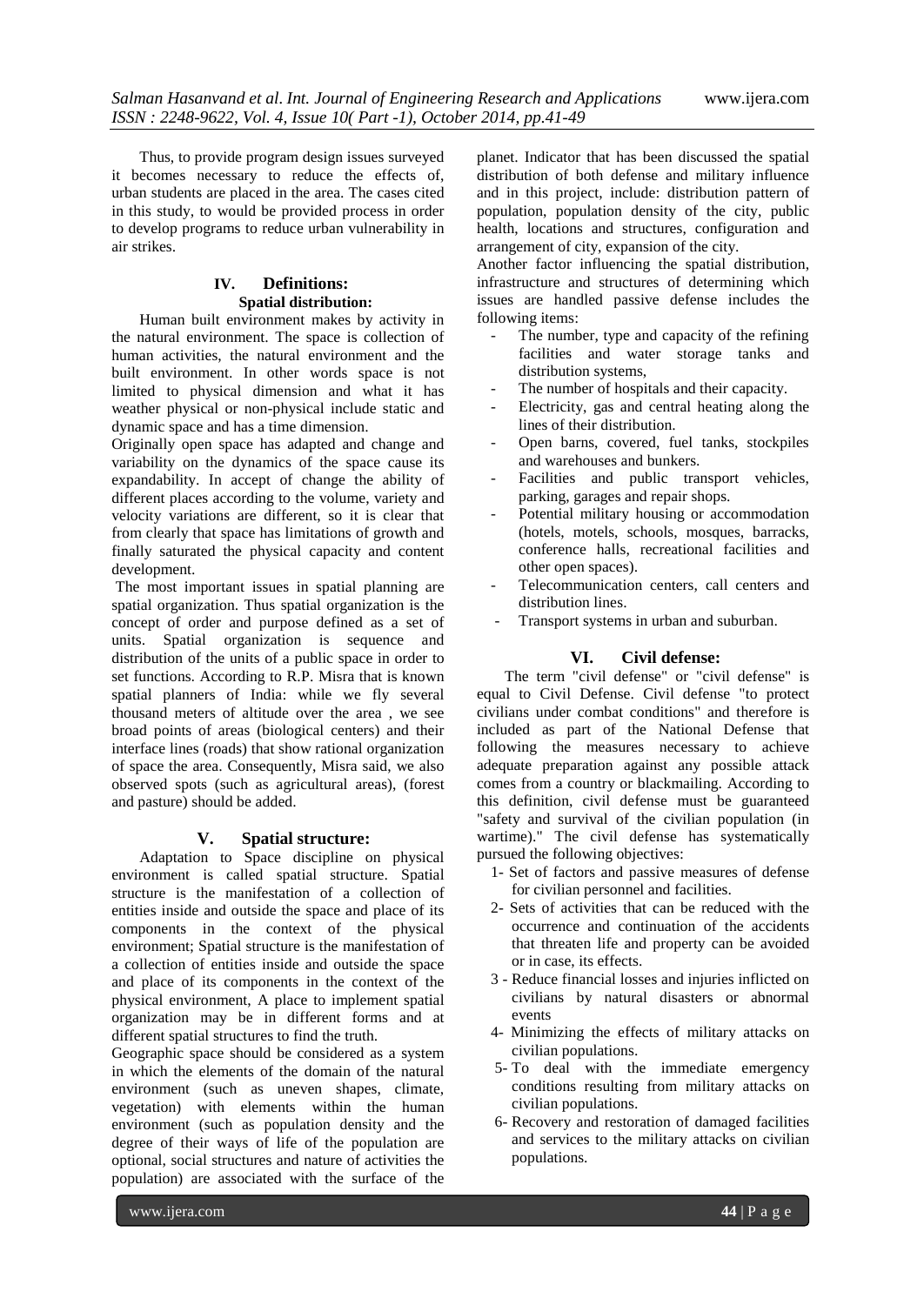### **Urban passive defense**

Actually, urban passive defense is, sets of the action plans using the tool that by measure, condition and position without the need for human resources should be placed in terms of self-reliance. On one hand, the defense of such actions can be increased in times of crisis and on the other hand reduce the consequences of the crisis and the possibility of reconstructing the damaged areas of the city with the lowest cost provides. In fact, passive defense plans before invasive procedures are prepared and implemented in peacetime. Given the opportunity to provide such plans shall be prepared in peace time, it is necessary for such provisions to be included in the text and drawings. Besides passive defense measures and considerations applying severe reduction in cost, efficiency defense plans, objectives and projects that will increase the invasion of the enemy. Battles become more complex and the use of technology in modern warfare, passive defense also has taken on different faces. Nowadays people need to survive they have three different services need to be quiet and have resided within the city must have adequate safety and comfort. Currently, the main purpose of passive defense, public safety and reduce the vulnerability of the infrastructure needed to gradually create the conditions for security. These important measures in most countries or performed or are underway. If these measures as a planning and design in the country's development (sustainable development) is established, spontaneous infrastructures Many of these occur in nature will be safe. For improving the current infrastructure can to be strong providing solutions such as re-engineering them.

#### **Passive defense**

Actions, activities and ways to reduce risks, losses, stabilization and safety and environmental management is implemented and include natural barriers and civil defense, the concept of passive defense organizations. Another words, a series of nonviolent actions that reduce the vulnerability of human resources, buildings, facilities, equipment, documentation and arteries in the face of hostility and destructive enemy. Passive Defense priority, secure and maintain the human resources taking into account the gravity centers of influence is based on the depth and surface damage. Center of gravity is divided into the following three categories:

#### **-Vital Centers**

Centers that total or partial has caused destruction of the crisis, and the risk of serious damage and the political system, navigation, command and control, manufacturing and economic support, communications and roads, social or national defense of the country's influence.

#### - **Critical Centers**

Centers that total or partial has caused destruction of crises, damage and notable political<br>system, guidance, command and control, system, guidance, command and control,<br>manufacturing and economic support, manufacturing and economic communications and roads, community or country is immune to the influence of regional.

#### - **Important centers**

Centers that total or partial has caused destruction of the crisis, limiting damage and political systems, guidance, command and control, manufacturing and economic support, communications and roads, social or national defense is the level of local influence.

### **Passive defense purposes**

- 1- Reduction of systems able to identify, target detection and precision targeting enemy offensive weapons.
- 2- Enhance the capability of survival, continuity of critical operations and service centers, critical, critical military and civilian occurrence under threat, crisis and war.
- 3- Reduce vulnerability and loss and damage to facilities, equipment and manpower vital centers, critical military and civilian operations against enemy threats.
- 4- Deprivation of liberty and initiative from the enemy.
- 5- Save arms and manpower costs.
- 6- To deceive and impose more costs to the enemy and strengthen deterrence.
- 7- Increasing the threshold resistance force itself against enemy invasion.
- 8- Maintaining morale and maintain national unity and national capitals.
- 9- Maintaining the territorial integrity, national security and independence.

#### **Urban planning suitable with passive defense**

With regard to the important component of urban design urban planning and its impact on reducing losses and damage facilities, equipment and manpower, more research has tried that mentioned components, such as the area, the city's urban fabric, urban form, urban land use will be evaluated commensurate with passive defense.

### **1 – Structure of Area**

Structure of relationships is influenced by the type and amount of natural or artificial environment outside the periphery of the urban area. In fact, in the network or hierarchical relationships of anatomical, functional environment has been established, and any investigation, defense, political, economic, social and related urban area makes sense.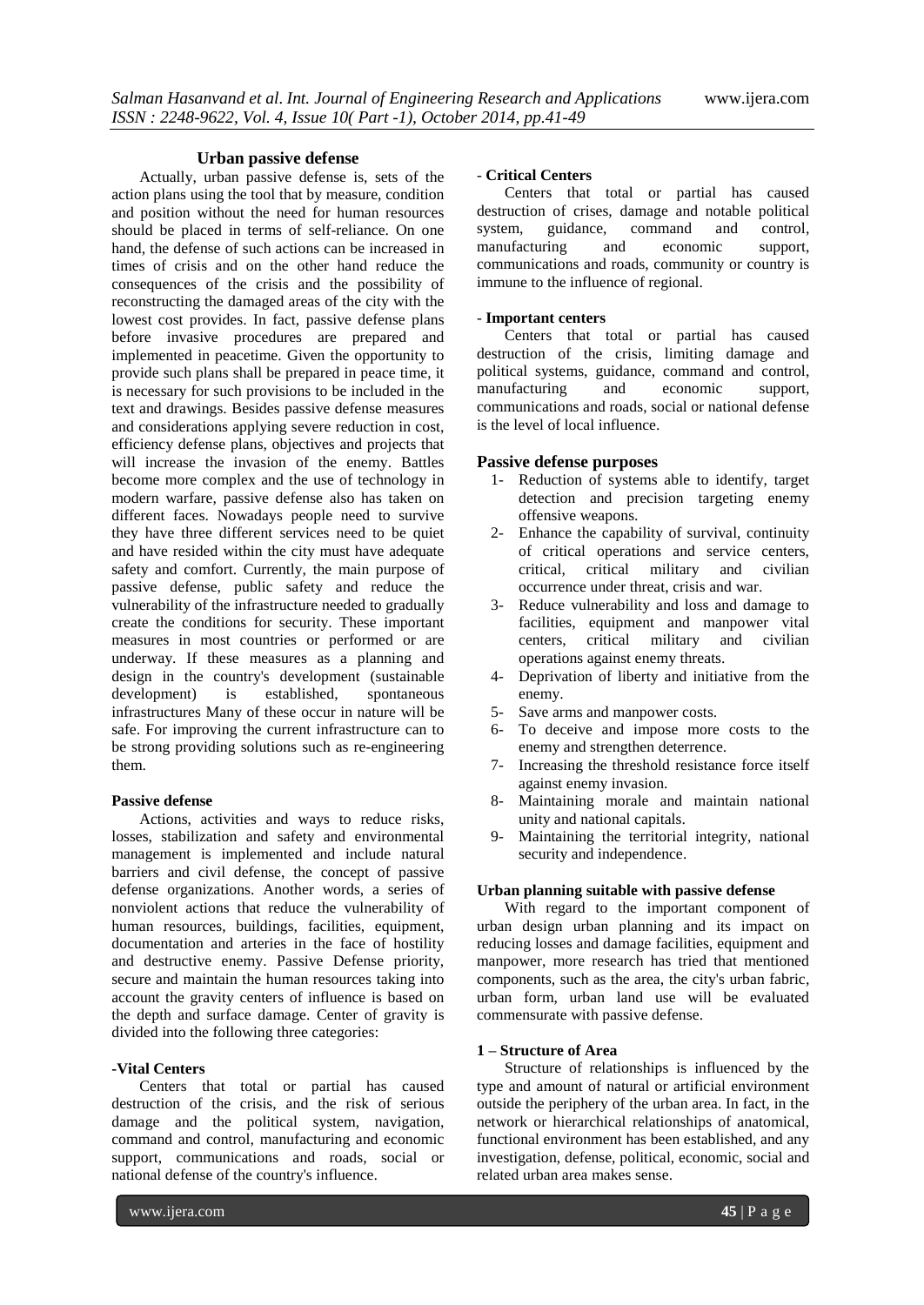The most basic and most general plan which is posed to defend the city against any threat, the same land use plan; because it is the most important components of the project, the relationship between humans and their activities space which leads to the stabilization and sustainable development in the context of political, military and civil defense measures, national and regional, to defend the consolidated entity of space is used. If the security man and his activities in regional initiatives, including land preparation is not taken into account, not only the stability and instability are the main threat to physical and functional space, But not abiding place of safety and security, defense and finding new towns, caused a significant vulnerability in cities, industries, dams, power plants and infrastructure will be key. In general, the following should be considered:

- The creation of any new settlements and cities should be conducted to evaluate the type and level of threat.

- It should be noted that the performance and sensitivity of particular urban construction strategy is constructed with a degree of strength and sensitivity.

- Maximum use of natural environmental effects should be considered in the design and location.

In general, make-up approach to regulation across regional and national defense argument causes the city to be deployed in space in such a way that has the maximum safety and security and defense capabilities. In this process, many factors affect the location of cities, the establishment of optimum parameters in space with respect to defense and defense is essential to provide maximum capacity at least vulnerability. For example, the map of the country Geostrategic geographical space that can be divided into three domains:

1 - Marginal territory

2 - The realm of Middle-earth which is implemented the elevated area or the Iranian plateau surrounding structures.

#### 3 - Central territory

Division above the one hand, the understanding of enemy threats and political transformation - Strategic Regional and on the other hand, with respect to the physical structure and functional space such as kind of ground, topography, soil and water, geometry, boundary and boundary characteristics, territorial depth, significance and value of aims, missions and other parameters could possibly be the optimum location.

#### **2 - Structure of the City**

The spatial distribution of elements and the main functions of the constituent elements of the structure are important for the vulnerability of the city to the different events. Physical division of the city, such as dormitory, neighborhood, region, quarter and area of single-core or multi-core and other aspects of the city are also due to counteract each disaster has its own talent. For example, one of the city center and focus of economic and human resources in cities with more than one part of the city center, is the possibility of vulnerability.

### **3-tissue of the city**

Tissue of the city or same form or shape, size and composition of the smallest components can be effective in resistance against the invasion of the city and other urban disasters. For example, we can say that regular and irregular textures depending on the type of threat, vulnerability are different. However, the response of each type of urban fabric of the city's ability to avoid accidents and residents were sheltered in relief facilities, in field of how the cleaning of even temporary housing, is directly involved. Range of influence of these properties is of great importance not only in design but also in building and urban design in the development of crisis management.

## **4-form of the city**

As there is no single target for the design, Unified theory about the evolution and function of the city is not required that together to combine all important aspects of the city. Current theories of each of the specific points of view of others different looked which had more progress some of these ideas than others.

Such as Limiting situations, it is possible to have a comprehensive theory of value is not instantaneous; But at the same time that a coherent theory has required extraordinary actions to limit the effective and or even specify changes or necessary in its decision making process. However, the usefulness of the theory requires that the theory of a particular type. Purposes should not be talking about the forces and factors inevitable. The mean time to sustained strengthening of cities against military threats; we define the methods to achieve military offensive tackle. In addition to assessing the current status of the city, as well as assess their vulnerability. Open forms are less vulnerable to military threats and the ability to change them in order to deceive the enemy is more; While compact forms also lack flexibility, high vulnerability to military threats and they allow rapid evacuation of the premises and there is no exit. On the other hand, open spaces allow temporary housing and provides further fundraising.

### **5-urban land use**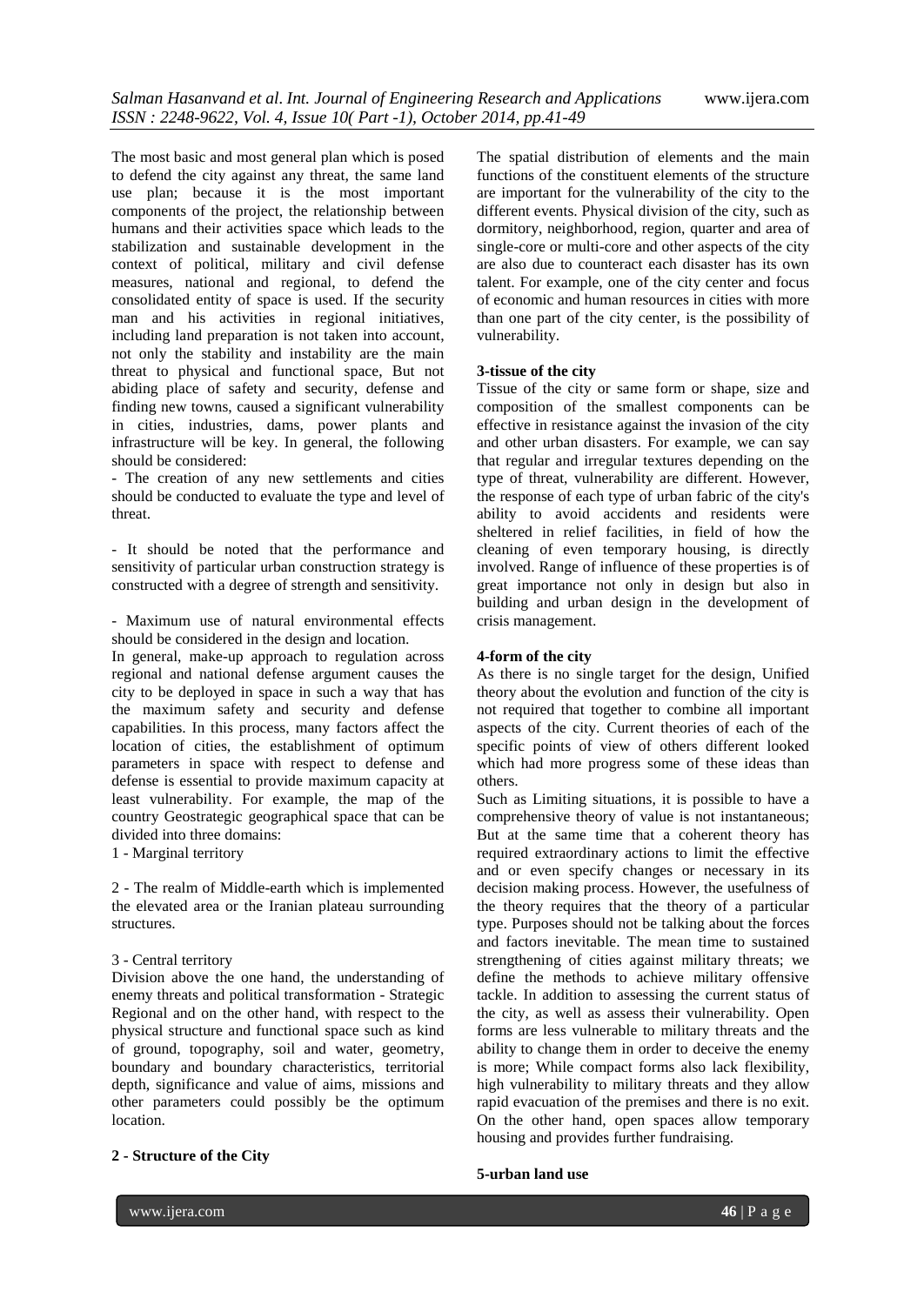Optimal urban land use planning plays an important role in reducing vulnerability to various events, especially military threats. Respect to adjoining land uses and lack of risk in urban areas is effective in reducing these threats. Industrial uses or facilities, the process of strategic industrial cities, a large percentage of urban users knowingly or unknowingly, is allocated which in the event of accidents, the consequences of such an explosion, fire or other incidents caused by adjacent land uses and urban destruction and casualties are increasing their range; In particular, the User relief centers, hospitals, schools, universities and the neighborhood. Therefore, in many cities, mainly to prevent threats lowest frequency accuracy in locating users apply.

## **Components of Passive Defense and Civil Structure**

But given the importance of passive defense components in urban design and its impact on reducing losses and damage facilities, equipment and human resources, in this section we will see that be investigated some of these components, such as privacy and secrecy to create structures safe and strengthening, dispersion and determine the appropriate structural elements of the shelter and the shelter.

# **Concealment in the city**

Concealment are said all measures to privacy or secrecy that prevents exposure of critical facilities and equipment in the direct vision of the city or diagnostic facilities and equipment as well as knowledge of certain activities impossible or difficult for him. Including concealment methods, can be named appropriate use of urban terrain and construction of the facility where visible readily detectable and ordinary and unimportant or misrepresenting the tabulation of plants, trees.

# **Creating safe structure of the city, and strengthening structures**

Design and construction of vital installations and sensitive way that generally the direct impact of threats (bombs, missiles, etc.) that are resistant in many cases not feasible and also not in principle and interest cost. Because expenditure of formation and establishment with such a feature is possible because the cost of the related equipment is far ahead. In most cases, better facilities and equipment that are independent components that may threaten strikes (bombers, missiles, etc.) resulting from equipment failures and stop being part of the action, but does not to a lots of only in cases of part of the damage side of control damage we'll, it be protected. But part of the damage they cause failure of the entire system

and complete or partial interruption of operations shall be constructed with sufficient strength. If vital installations and sensitive enemy targets or threats listed are probably not sufficient to resist the threat of a direct hit or near the facility is unable to tolerate the side effects, can specific plans engineering enhanced Resistance and probably desirable.

## **Distribution of structural and physical elements of the city**

Distribution of structural elements of passive defense is the one of important issues in reducing the damage caused by destructive impulse delivered to the enemy (threat) is very effective, and vice versa; If the image of the enemy (threat) to identify the presence and recognition in the pre-invasive stage and hit targeting achieve critical focus of structural elements and the cause of the invasion. Low volume and focused on offensive operations, they can leave the most damage. Creating a huge industrial complex, extensive port facilities, power plants and other large countries may be air or ground attack enemy (threat) is not advisable. In the case of existing facilities is required, further done and possible plans for a gradual transition to different parts of the country are preparing to be deployed with the principles of distribution of new locations.

# **Determination of City shelter and safe place**

**Sanctuary**: refers to places where the effects of attacks (air - missile) or threat or open space than conventional buildings is more secure. Better shelters near their hangouts and the distance from the facility and the strength is created to resist a direct hit threat (bombs, missiles or blast wave). Shelters must be equipped with ventilation, natural or artificial ventilation system, emergency power system and lighting, first-aid supplies, food and water; means to remove debris and multiple entry and exit routes are outside the sanctuary.

**Turret**: If the building has sufficient strength in the face of threat (e.g., blast wave and fragmentation) has not threaten, and equipment used in its facilities pose be created hazardous and where its facilities are targeted hear sirens should go to a safer place. Turret can be covered by a concrete trench, trench brick walls or soil that is common for people to go inside and sit on your feet and hit the trenches has not exposed contact of the direct threats.

### **The city features a secure and stable against threats**

For the purposes of civil defense and threat, safe and sustainable city must have such qualities:

- -Secure and stable and resistant to enemy threats
- New infrastructure secure and versatile city against enemy invasion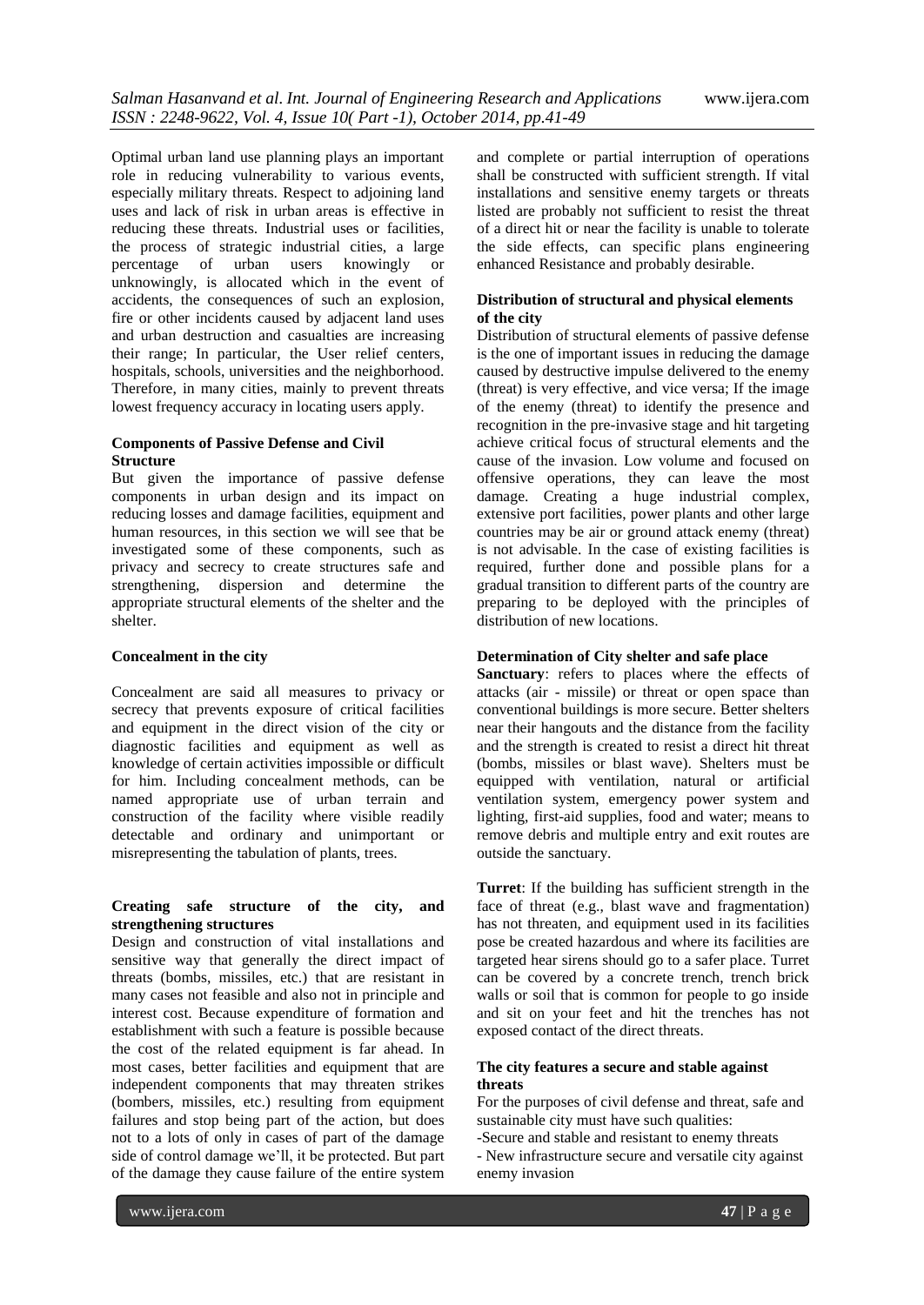- New functions in the context of parallel and distributed

- Have a good interaction with the crowd moved out of town for

- Have the ability to optimally manage the crisis

caused by the war in cities

- Urban management system developed,

institutionalized and secure

- Have a minimum of vulnerability of critical

facilities, critical urban

- New public spaces are safe enough for citizens against the threat of new

- A secure environment for crisis management in all areas and devices.

- Having trained citizens ready and strong and is organized in a coherent urban systems against threats

# **Conclusions**

Administrations in large cities are often confronted with a multitude of key problems, like high urban densities, transport, traffic congestion, energy inadequacy, unplanned development and lack of basic services, illegal construction both within the city and in the periphery, informal real estate markets, creation of slums, poor natural hazards management in overpopulated areas, crime, water, soil and air pollution leading to environmental degradation, climate change and poor governance arrangements.

The inevitability of further population growth is a common issue. Some cities reported that their administrations have little control over population growth; it was a regional or national issue and must be addressed at that level. However, monitoring population change effectively and being able to respond through planning and infrastructure development will be major challenges.

This incredibly rapid growth of megacities causes severe ecological, economical and social problems. It is increasingly difficult to manage this growth in a sustainable way. How can this be driven by growth in a sustainable manner? The challenge for these cities is to Mega city management expertise as well as political and intelligent information to update issues across the city to support the decisions taken that encourages sustainable development is provided. In the current situation if it does not adopt measures for the cities, First of enemy rocket attacks, power and gas, we followed the water crisis there is impaired, resulting in severe shortages of food, people are facing. Telecommunications and radio and television is disconnected. Some bridges and roads will hit the roads and therefore traffic is exacerbated. The starting point for many activities in the economic, social and political activities of the interrupted, officials and even is transformed the defenders of the city. So the most important task for all institutions, especially city managers, planning

and action to reduce vulnerability and build resilience relative safety and critical infrastructure of the city. Crisis management can be both old and new insights that are reviewed. The old vision, crisis management, related operations and more attention to planning was not, in fact, the species was thought that only the crisis management operations and in this view, search and rescue teams, EMS, Crescent and ... and the crisis management operations conducted by them equally. But now, sex work and attitude has changed. The new approach, developed doctrine of public policy, land use planning expertise to develop appropriate management strategies important projects if not properly structured, there is no policy with the best facilities, crisis management will be unsuccessful and aborted. Disaster management cycle of prevention and risk reduction begins preparedness, response and recovery stages of disaster management cycle. Measures taken in the different stages is different, we are looking to develop an accident prevention and risk reduction involves doing things to try to stop after an accident, the result of fewer side effects, which vary with the prevention.

The spatial structure of a city is very complex. It is the physical outcome of the subtle interactions over centuries between land markets, and topography, infrastructure, regulations, and taxation. The complexity of urban spatial structures has often discouraged attempts to analyze them and ad fortiori to try to relate urban policy to city shape.

The spatial structure of a city has an important impact on economic efficiency and on the quality of the urban environment. However, the evolution of urban form, shaped by the complex interaction between market forces, public investment and regulations, is not often monitored. Consequently, the significant inefficiencies due to a poor spatial structure are often ignored until it is too late to do anything about it. Too often urban planners have relied on Master Plans prepared typically every ten years to insure that cities would develop according to municipal objectives. A city, however, is not similar to a very large building and is never build according to blue prints. A city development is constantly influenced by external economic forces. Cities' survival depends on finding rapidly imaginative solutions to new emerging problems which could not have been anticipated by the author of master plans.

These projects continue can be moved be in certain available deficiency of geographic region and with proper placement and reasonable and appropriate and to determine the distribution of elements sensitive centers to locate important elements of the military and security and also consider critical infrastructure, and has removed small step toward national security and civil defense and military; Lastly, will be covered with regard to all aspects of providing